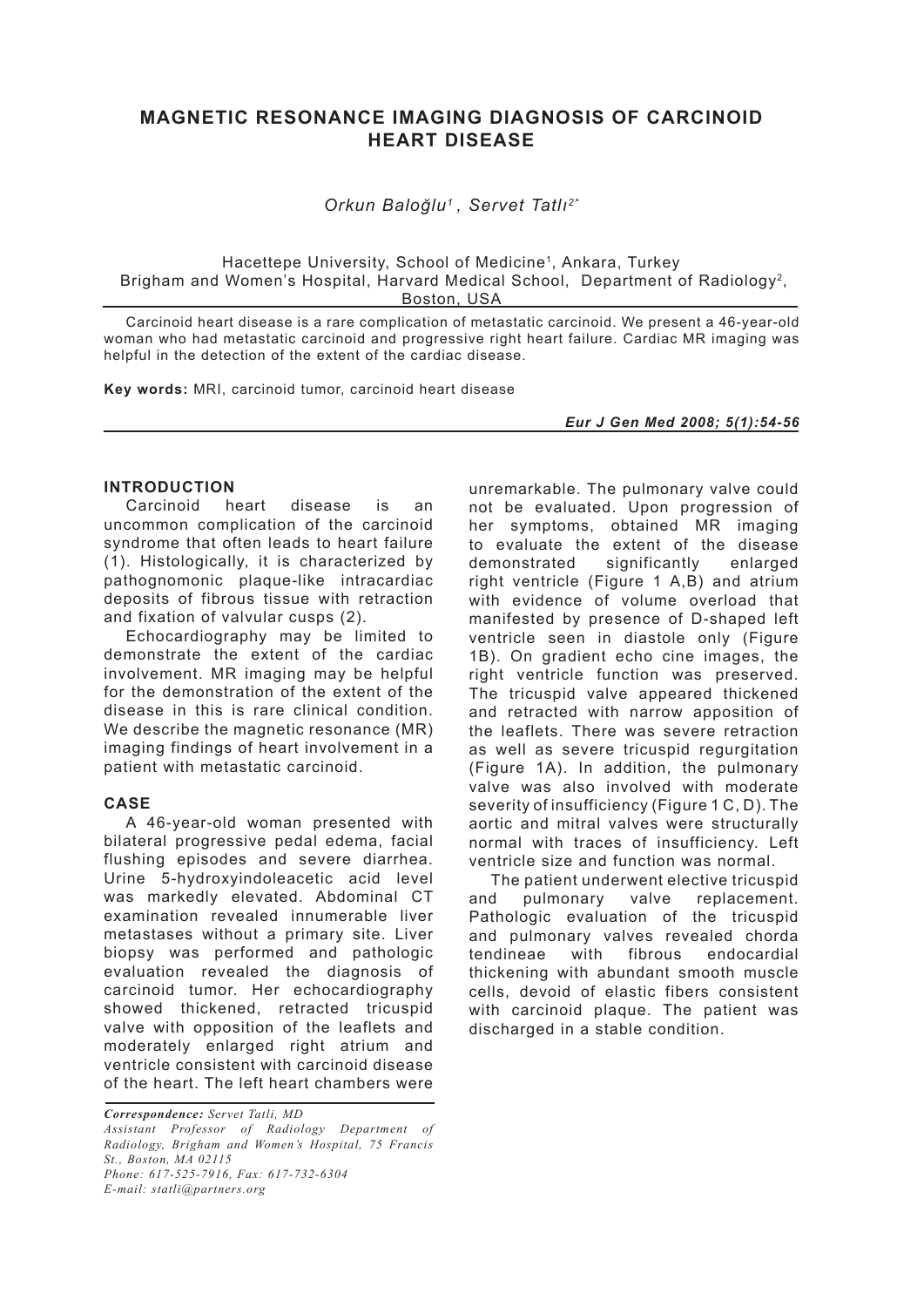

**Figure 1. A. Cardiac-gated, breath hold, gradient-echo MR image in 4 chamber view shows marked enlargement of the right atrium and ventricle with an abnormal jet due to tricuspid regurgitation in systole (arrows). Note also the hyperintense metastatic nodule (arrow head) in the dome of the liver (L). B; Cardiac-gated, breath hold, gradient-echo MR image in short axis view shows enlargement of the right heart (RV) as well as flattening of the interventricular septum (arrows) causing a characteristic D-shaped left ventricle (LV) due to volume overload in diastolic phase. C; Phase-contrast MR angiography (magnitude image) obtained in a plane perpendicular to the pulmonary trunk shows a jet (arrow) in the pulmonary artery during systole consistent with pulmonary regurgitation. D; Phase-contrast MR angiography (phase image) corresponding to the image of Figure 1C shows a bright signal intensity (arrow) in the pulmonary artery during diastole consistent with aliasing artifact arising from a high velocity regurgitant flow. The encoded gradient was chosen as superior to inferior.** 

#### **DISCUSSION**

Carcinoid heart disease is an uncommon complication of the carcinoid syndrome that often leads to heart failure (1). Histologically, it is characterized by pathognomonic plaque-like intracardiac deposits of fibrous tissue with retraction

and fixation of valvular cusps (2). It typically involves the valves and endocardium of the right side of the heart. Tricuspid regurgitation is found nearly in all patients but tricuspid stenosis and pulmonary regurgitation less commonly occur (2). Echocardiography is the most commonly